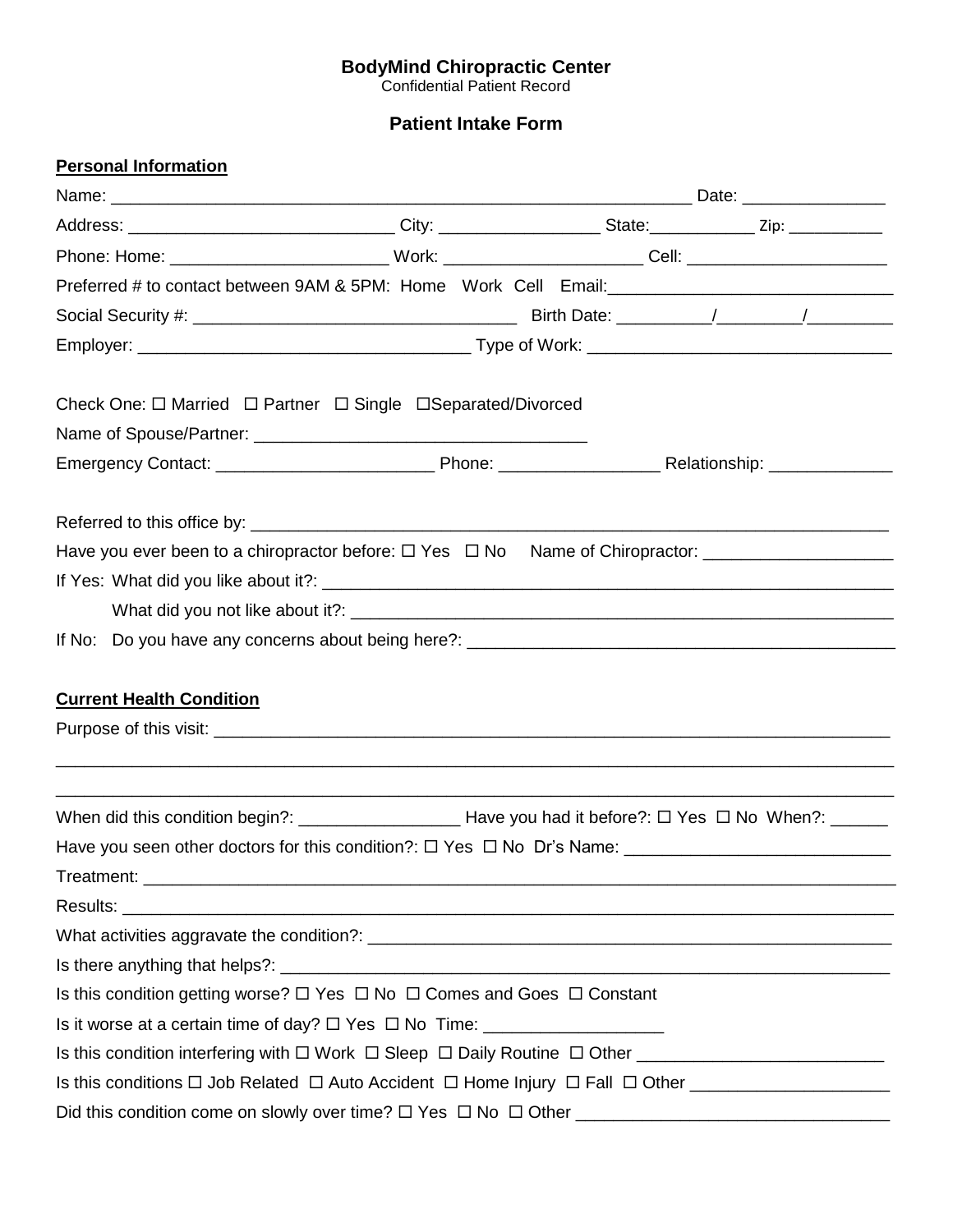| Please indicate on the diagram the areas of your discomfort |  |
|-------------------------------------------------------------|--|
|-------------------------------------------------------------|--|



### **Past Medical History**

The following health history questions may seem unrelated to the purpose of your appointment, however, these questions must be answered carefully as these problems can affect your overall course of care.

|                                 | Significant Illnesses: Check any of the following you have had: |                                          |               |                 |                                  |
|---------------------------------|-----------------------------------------------------------------|------------------------------------------|---------------|-----------------|----------------------------------|
| $\Box$ Diabetes                 | □ Heart Disease                                                 | $\Box$ High Cholesterol $\Box$ Arthritis |               | $\Box$ Migraine | $\Box$ Thyroid                   |
| $\Box$ Carpal Tunnel $\Box$ TMJ |                                                                 | $\Box$ Anxiety                           | $\Box$ Eczema | $\Box$ Cancer   | $\Box$ Anemia                    |
| $\square$ PMS                   | $\Box$ Digestive                                                | $\Box$ Other: _________________          |               |                 | $\Box$ Other: __________________ |
| <b>Medications</b>              | Please indicate the medications you are currently taking.       |                                          |               |                 |                                  |
| Name                            | Dosage                                                          |                                          | Purpose       |                 |                                  |
|                                 |                                                                 |                                          |               |                 |                                  |
|                                 |                                                                 |                                          |               |                 |                                  |
|                                 |                                                                 |                                          |               |                 |                                  |
|                                 |                                                                 |                                          |               |                 |                                  |
|                                 |                                                                 |                                          |               |                 |                                  |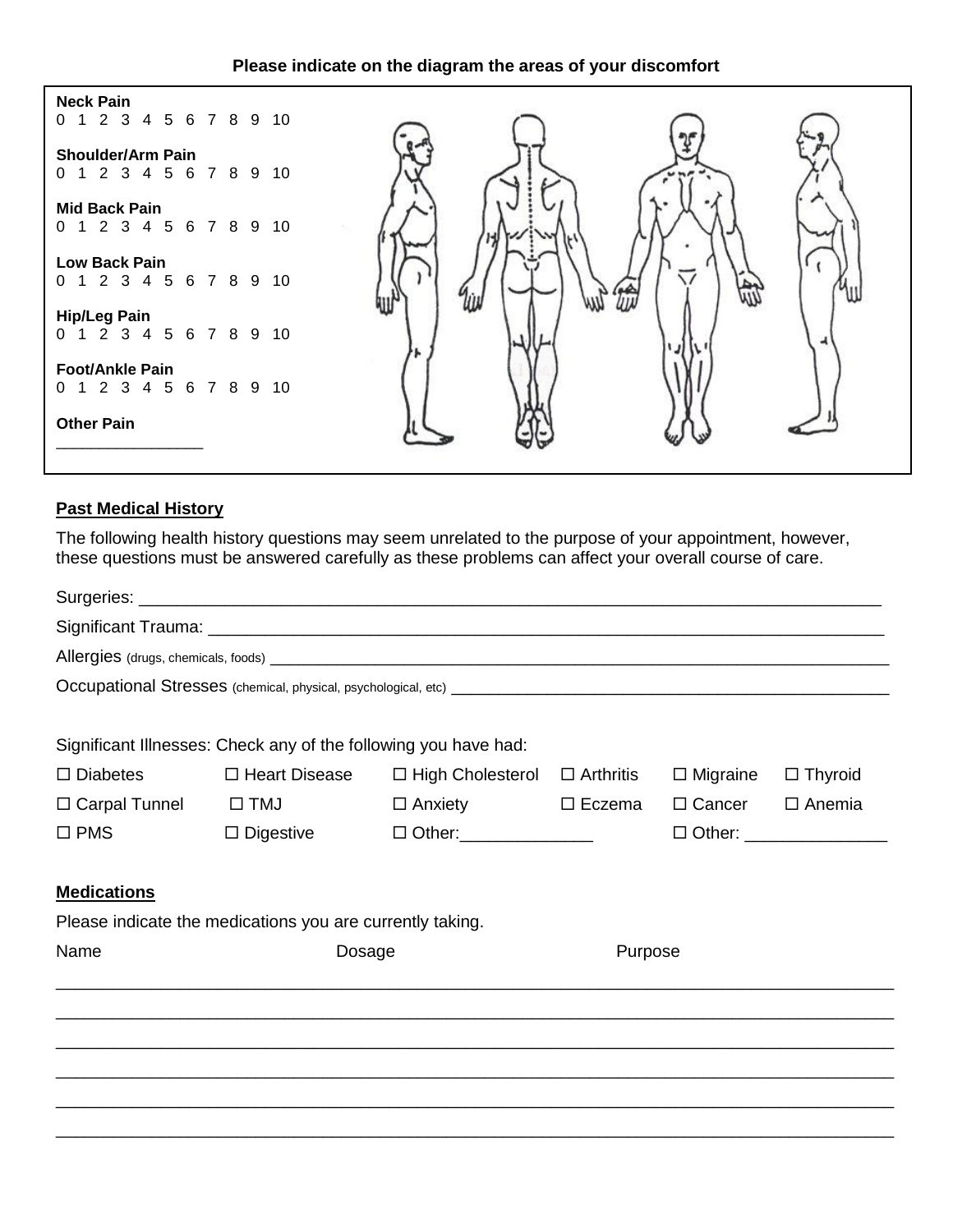## **Medical Symptoms Questionnaire**

| Name:               |                                                                                                 |                        | Date:                                        |
|---------------------|-------------------------------------------------------------------------------------------------|------------------------|----------------------------------------------|
|                     | Rate each of the following symptoms based upon your typical health profile for the past 30 days |                        |                                              |
| <b>Point Scale:</b> |                                                                                                 |                        |                                              |
|                     | 0 - Never/almost never have the symptoms                                                        |                        | 3 – Frequently have it, effect is not severe |
|                     | 1 - Occasionally have it, effect is not severe                                                  |                        | 4 - Frequently have it, effect is severe     |
|                     | 2 - Occasionally have it, effect is severe                                                      |                        |                                              |
| Head                | Headaches                                                                                       |                        |                                              |
|                     | Faintness                                                                                       | Digestive Tract _____  | Diarrhea                                     |
|                     | <b>Dizziness</b>                                                                                |                        | Constipation                                 |
|                     | Insomnia                                                                                        |                        | <b>Bloated feeling</b>                       |
|                     | <b>TOTAL</b>                                                                                    |                        | Belching, passing gas                        |
|                     |                                                                                                 |                        | Heartburn                                    |
| <b>Eyes</b>         | Watery or itchy                                                                                 |                        | Intestinal/Stomach pain                      |
|                     | Swollen, reddened, or sticky eyelids                                                            |                        | <b>TOTAL</b>                                 |
|                     | Bags or dark circles under eyes                                                                 |                        |                                              |
|                     | Blurred or tunnel vision                                                                        | Joints/Muscle          | Pain or aches in joints                      |
|                     | <b>TOTAL</b>                                                                                    |                        | Arthritis                                    |
|                     |                                                                                                 |                        | Stiffness or limitation of movement          |
| Ears                | <b>Itchy</b>                                                                                    |                        | Pain or aches in muscles                     |
|                     | Earaches, ear infections                                                                        |                        | Feeling of weakness or tiredness             |
|                     | Drainage from ear                                                                               |                        | <b>TOTAL</b>                                 |
|                     | Ringing in ears, hearing loss                                                                   |                        |                                              |
|                     | <b>TOTAL</b>                                                                                    | Weight                 | Binge eating/drinking                        |
|                     |                                                                                                 |                        | Craving certain foods                        |
| <b>Nose</b>         | Stuffy nose                                                                                     |                        | <b>Excessive weight</b>                      |
|                     | Sinus problems                                                                                  |                        | Compulsive eating                            |
|                     | Hay fever                                                                                       |                        | Water retention                              |
|                     | Sneezing attacks                                                                                |                        | Underweight                                  |
|                     | <b>Excessive mucus formation</b>                                                                |                        | <b>TOTAL</b>                                 |
|                     | <b>TOTAL</b>                                                                                    |                        |                                              |
|                     |                                                                                                 | <b>Energy/Activity</b> | Fatigue, sluggishness                        |
| <b>Mouth/Throat</b> | Chronic coughing                                                                                |                        | Apathy, lethargy                             |
|                     | Gagging, frequent need to clear throat                                                          |                        | Hyperactivity                                |
|                     | Sore throat, hoarseness, loss of voice                                                          |                        | Restlessness                                 |
|                     | Swollen/discolored tongue, gums, lips                                                           |                        | <b>TOTAL</b>                                 |
|                     | Canker sores                                                                                    |                        |                                              |
|                     | <b>TOTAL</b>                                                                                    | <b>Mind</b>            | Poor memory                                  |
|                     |                                                                                                 |                        | Confusion, poor comprehension                |
| Skin                | Acne                                                                                            |                        | Poor concentration                           |
|                     | Hives, rashes, dry skin                                                                         |                        | Poor physical coordination                   |
|                     | Hair loss                                                                                       |                        | Difficulty in making decisions               |
|                     | Flushing, hot flashes                                                                           |                        | Stuttering or stammering                     |
|                     | <b>Excessive sweating</b>                                                                       |                        | Slurred speech                               |
|                     | <b>TOTAL</b>                                                                                    |                        | Learning disabilities                        |
|                     |                                                                                                 |                        | <b>TOTAL</b>                                 |
| <b>Heart</b>        | Irregular or skipped heartbeat                                                                  |                        |                                              |
|                     | Rapid or pounding heartbeat                                                                     | <b>Emotions</b>        | Mood swings <sub>.</sub>                     |
|                     | Chest pain                                                                                      |                        | Anxiety, fear, nervousness, stress           |
|                     | <b>TOTAL</b>                                                                                    |                        | Anger, irritability, aggressiveness          |
|                     |                                                                                                 |                        | Depression                                   |
| Lungs               | Chest congestion                                                                                |                        | <b>TOTAL</b>                                 |
|                     | Asthma, bronchitis                                                                              |                        |                                              |
|                     | Shortness of breath                                                                             | <b>Other</b>           | Frequent illness                             |
|                     | Difficulty breathing                                                                            |                        | Frequent or urgent urination                 |
|                     | _TOTAL                                                                                          |                        | Genital itch or discharge                    |
|                     |                                                                                                 |                        | <b>TOTAL</b>                                 |
|                     |                                                                                                 |                        |                                              |

**GRAND TOTAL \_\_\_\_\_\_\_\_\_\_\_\_\_**